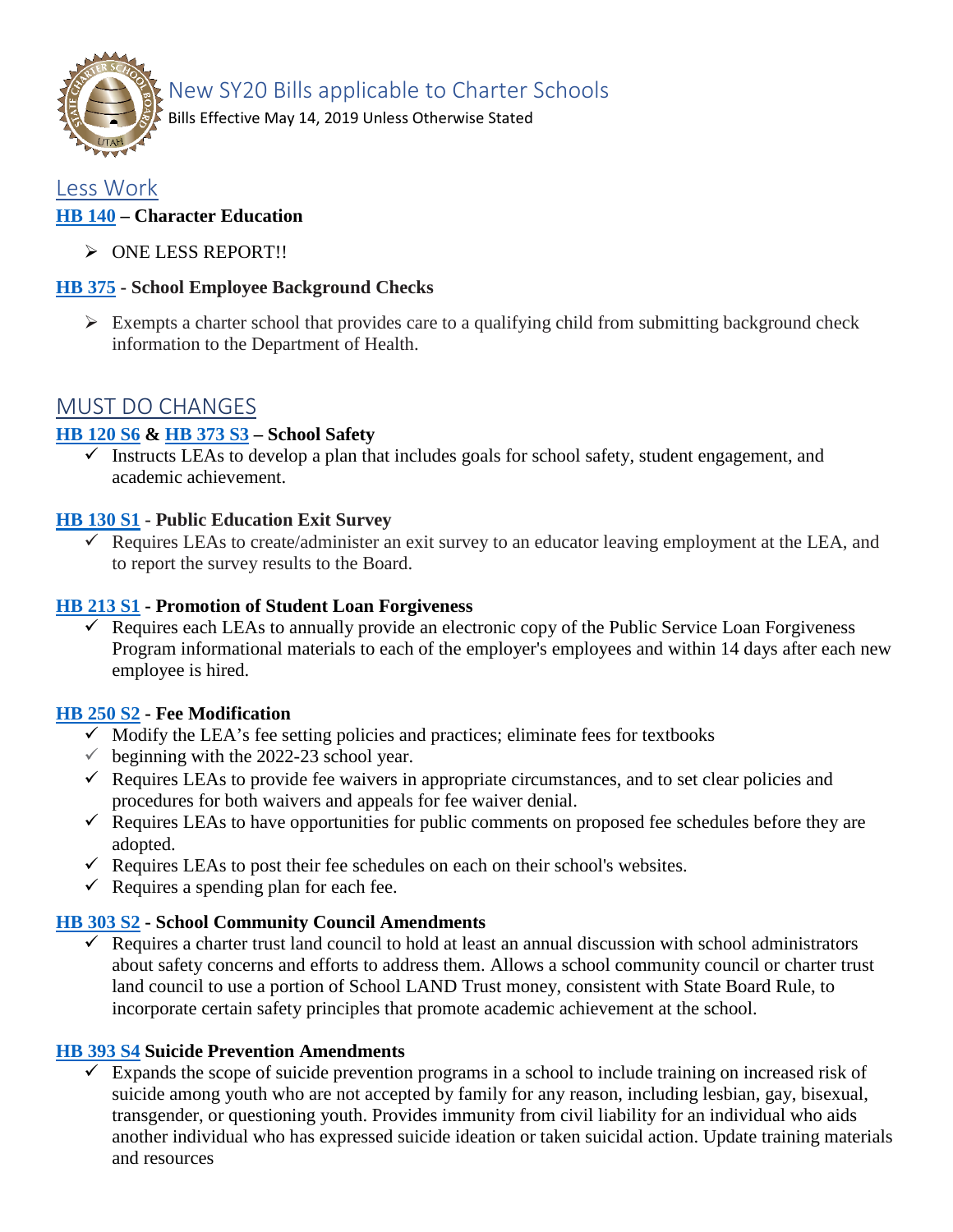### **[SB 143](https://le.utah.gov/%7E2019/bills/static/SB0143.html) - Public Education Vision Screening**

 $\checkmark$  Update vision screening processes in consultation with Department of Health.

### **[SB 198 S2](https://le.utah.gov/%7E2019/bills/static/SB0198.html) - Human Trafficking Prevention Training**

 $\checkmark$  Requires LEA to provide biennial training regarding human trafficking prevention and awareness to school personnel, parents and guardians, and students as part of their child sexual abuse prevention training.

### Must Do - POLICY UPDATES

#### **[HB 27](https://le.utah.gov/%7E2019/bills/static/HB0027.html) & [HB 28](https://le.utah.gov/%7E2019/bills/static/HB0028.html) - Public Education Definitions Amendments & Coordination**

- **HB [29 S1](https://le.utah.gov/%7E2019/bills/static/HB0029.html) - Special Education Recodification**
- **[HB 81](https://le.utah.gov/%7E2019/bills/static/HB0081.html) S1 - School Counselor Services**

### **[HB 163 S2](https://le.utah.gov/%7E2019/bills/static/HB0163.html) - Offenses Against the Administration of Government Amendments** Effective Date July 1, 2019

#### **[HB 391](https://le.utah.gov/%7E2019/bills/static/HB0391.html) S2 - Modifications to Governmental Immunity Provisions**

## Must Do - SECONDARY SCHOOL ONLY

#### **HB [146](https://le.utah.gov/%7E2019/bills/static/HB0146.html) - Concurrent Enrollment Amendments**

 $\checkmark$  Update course restrictions to allow students in grade 9, 10, 11, or 12

#### **[HB 260](https://le.utah.gov/%7E2019/bills/static/HB0260.html) S4 – Access Utah Promise Scholarship Program**

 $\checkmark$  Train school counselors and update information provided by school counselors

#### **HB [286](https://le.utah.gov/%7E2019/bills/static/HB0286.html) - Financial and Economic Literacy Education Amendments**

 $\checkmark$  Update curriculum to include economic systems and remove student passport

#### **[HB 291 S1](https://le.utah.gov/%7E2019/bills/static/HB0291.html) - Concurrent Enrollment Modifications**

 $\checkmark$  Amends qualifications for a local education agency (LEA) employee to be an eligible instructor for a concurrent enrollment course

## MAY DO CHANGES

#### **[HB 71 S1](https://le.utah.gov/%7E2019/bills/static/HB0071.html) – Health Education Amendments**

 $\checkmark$  Provides that health education instruction may include information about the medical characteristics, effectiveness, and limitations of contraceptive methods or devices.

#### **HB [118](https://le.utah.gov/%7E2019/bills/static/HB0118.html) – Incentives for Statewide Assessment Performance**

 $\checkmark$  Allows use of a student's score on state-level assessments to improve the student's academic grade or demonstrate the student's competency. Prohibits providing nonacademic reward for taking certain assessments.

#### **[HB 306](https://le.utah.gov/%7E2019/bills/static/HB0306.html) - Enrollment Preference for Military Children**

 $\checkmark$  Amends charter school enrollment provisions to allow a preference for a child of a military service member.

### **[HB 344](https://le.utah.gov/%7E2019/bills/static/HB0344.html) - Student Asthma Relief Amendments**

 $\checkmark$  Permits a school to make stock albuterol available to certain employees for administering to certain students. Requires training provided by the Department of Health on the use and storage of stock